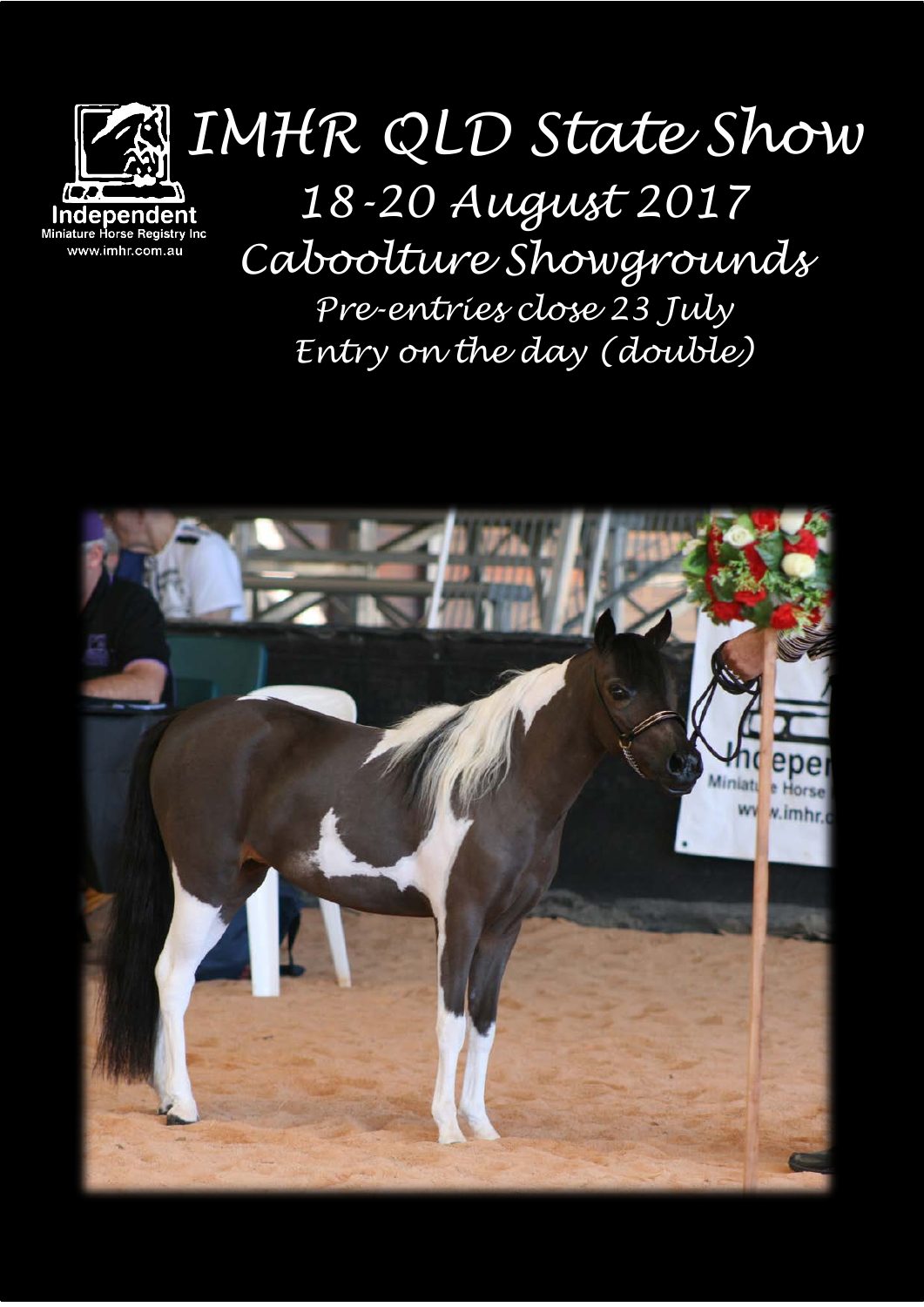

**Caboolture Indoor Arena | Pre-entries close 23rd July**

#### **SHOW RULES**

1. **Payment/Entries:** A receipt and confirmation of entries will be emailed/posted out after processing if time permits. There are no refunds under any circumstances. Please make all cheques/money orders payable to IMHR QLD. Direct deposit details are on the entry form. Credit card payments via PayPal to paypal@imhr.com.au. All entries must be COMPLETE. Include a printed copy of your direct deposit or PayPal payment with your entries.

Entries on the day are DOUBLE FEE. Fancy Dress must be preentered to ensure we arrange enough prizes for competitors.

- 2. **Registration/Ownership:** All horses must hold CURRENT registrations with a recognised society and be owned by the exhibitor. Pending registrations with other societies will NOT be accepted. A copy of BOTH sides of registrations must accompany entry form for horses NOT registered IMHR. Incomplete entries will be returned and will incur a \$10 re-processing fee. COMPLETE entries must be received by the due date or will not be processed. This includes entries returned as incomplete. Please ensure you allow sufficient time and double check all entries. Horses and ponies registered IMHR (but not current) must have registration brought up to date including transfers even if holding current registration with another society.
- 3. **Show Rules:** All show rules applicable to IMHR Inc. and as directed by Show Management shall apply to this event. It is a condition of entry that you accept these rules and any amendment made thereto.
- 4. **Swabbing:** Swabbing may take place at this show. All exhibitors must agree to this condition of entry.
- 5. **Membership:** All handlers must be financial members of IMHR Inc. It is the responsibility of the owner/exhibitor to ensure that all handlers for their show team are financial members. Anyone found breaching this condition will forfeit all entry monies and awards shall be revoked for all horses/ponies entered by that owner. Additional penalties may be imposed by the National Committee.
- 6. **Performance Classes:** Horses must be 3 years ACTUAL age and over to be eligible to compete in any senior performance event including show jumping, six bar and fault & out. Horses must be 12 months ACTUAL age and over to compete in liberty or any performance event including Youth events. Junior horses are 2 years and under (1st August age) and senior horses are 3 years and over (1<sup>st</sup> August age).
- 7. **Measuring:** Will take place at venue 7 8:30am Friday morning. 7 - 8:30am Saturday morning. Any horses not measured by that time will forfeit entry monies paid.
- 8. **Protests:** Any protest must be in writing and accompanied by \$50 protest fee which will be returned if protest is upheld. Protest on rules must be lodged within 10 minutes of class completion. Protest on horse measurements will be accepted during the height for age halter class. Once the horse has entered the ring for the Grand Championship no protests will be accepted. Horses may be re-measured once only and final measurement will be deemed final.
- 9. **Eligibility: Horses and ponies must be entered in their respective classes according to the age at 1st August.** All exhibits must fulfil height for age requirements (based on 1st August age) and MUST show according to height measured. Substitutions will NOT be accepted. All equipment including halters, sulkies, harness must conform to safety standards and comply with all insurance obligations.
- 10. **Colour Classes:** Horses can only enter ONE colour class. Judging is based on PHENOTYPE (the way the horse looks) and not GENOTYPE (the genetic colour of the horse). Silvers and taffies must enter the Taffy class. Pintaloosa's and horses with multiple patterns and/or colours should enter the Any Other Colour class.

#### **SHOW RULES (Cont..)**

- 11. **Miniature Pony and American Shetland Classes:** These classes are provided on a trial basis and if not supported/sponsored may be dropped from future events.
- 12. **Prizes and Trophies:** Place-getters to 5<sup>th</sup> place will receive a ribbon. State Grand & Reserve Grand will receive a sash. Supreme winners will receive a trophy, sash and garland. Other prizes may be awarded throughout the show if sponsored.
- 13. **Force Majeure:** IMHR Inc shall not be liable for any delay or failure to perform its operations, activities, shows and events to the extent such delay or failure results from a force majeure occurrence. A force majeure occurrence is defined as any occurrence arising from causes beyond the reasonable control of IMHR Inc. and which delays or prevents performance by IMHR Inc. otherwise required by this agreement, including but not limited to any (i) breakage or accident to equipment, machinery or facilities; (ii) any strikes, lock-outs or other labor difficulties; (iii) statutes, ordinances, regulations, orders, or rules issued by governmental authorities; (iv) judicial decrees or orders; (v) acts of God; (vi) animal diseases and/or quarantines; (vii) wars, riots or insurrections; (viii) civil disobediences, public demonstrations or sabotage; (ix) fires, floods, explosions or inclement weather; (x) inability to obtain necessary labor, materials, supplies, utilities or transportation; (xi) depressions, recessions or other economic downturns; (xii) embargoes or energy shortages; or (xiii) other causes beyond the IMHR's reasonable control.
- 14. **Sponsorship / Advertising:** Sponsorship and advertising is available and the form provided should be used in all cases. Payment is due with entries. Ads must be received by entry closing date or inclusion in catalogue cannot be guaranteed.
- Catalogue: All exhibitors must pay the compulsory catalogue fee. Additional copies may be available for purchase at the show. All information contained in the catalogue will remain as confidential until show date. Catalogues will not be provided to exhibitors until all horses entered by that exhibitor have been measured or officially scratched. List of exhibits will feature exhibitor's name.
- 16. **Sportsmanship:** Any displays of bad sportsmanship or disrespect including but not limited to, leaving the arena before directed by the steward, leaving the arena before placement of all ribbons, refusing to accept a placing, disrespectful remarks made to the judge, steward or other exhibitors or any other conduct deemed as unsportsmanlike by Show Management will result in that exhibitor being disqualified for the remainder of the show including all horses entered by that exhibitor. It may also lead to further disciplinary action by the National Committee.
- 17. **Insurance:** IMHR Inc. is insured via EFA and provides cover for the Association and its workers (voluntary and paid) only. Members and their horses are NOT covered by this insurance for accident/injury/public liability. IMHR encourages exhibitors to seek further advice if they wish to pursue insurance for themselves and their horses.
- 18. **Photography:** IMHR may appoint an official photographer for the show. No other professional photographers will be permitted into the arena or immediate surrounds.
- 19. **Grand Champions:** Grand Champion Show Jumper is awarded based on the results of Show Jumper, Six Bar and Fault & Out. Grand Champion Youth is based on the results of Youth Handler, Youth Trail and Youth Hunter. Grand Champion Performance is based on results of Trail, Hunter and Lungeline. Harness exhibits will need to work out again (Stallion, Mare & Gelding in Harness class winners) to determine the Grand Champion.
- 20. **Judges**: All events will have one judge.
- 21. **American Shetlands:** May only enter halter classes denoted as American Shetland even if dual registered. American Shetlands may enter selected performance events based on their equivalent Height for Age measurement – Trail, Hunter, Lungeline, Show Jumper, Fault & Out and Six Bar only.
- 22. **Mares:** Must enter EITHER the mare class or broodmare class not both. Broodmares must be visibly in foal or have foal at foot otherwise vet certificate of pregnancy is required.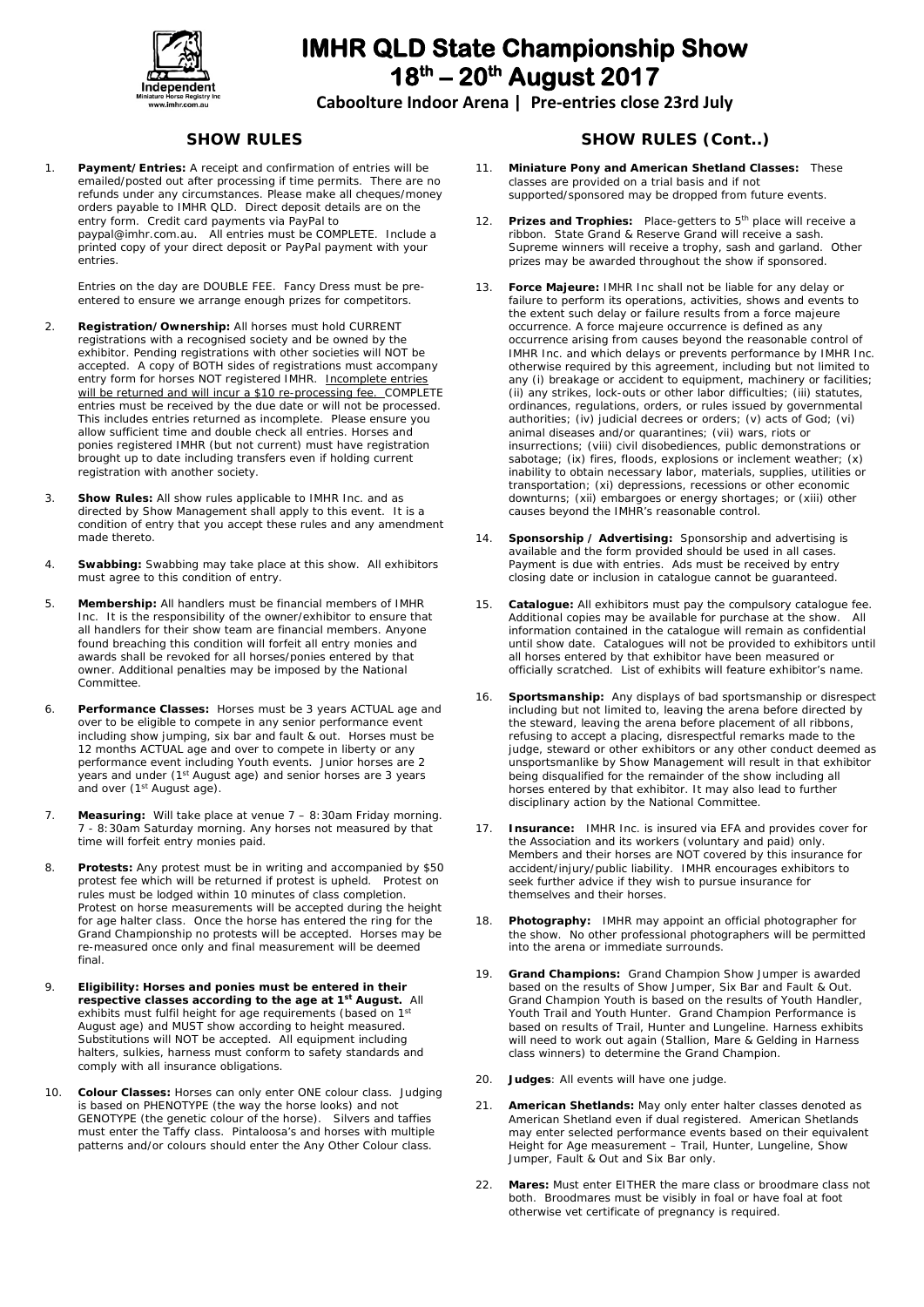

**Caboolture Indoor Arena | Pre-entries close 23rd July**

# **Day 1 – Friday 18th Aug – 10am**

## Harness Classes

- 101 Miniature Horse Novice Harness
- 102 Miniature Horse Turnout
- 103 Miniature Horse Gelding In Harness
- 104 Miniature Horse Mare In Harness
- 105 Miniature Horse Stallion In Harness Grand & Reserve Champion Miniature Horse in Harness
- 106 Small Horse Novice Harness
- 107 Small Horse Turnout
- 108 Small Horse Gelding In Harness
- 109 Small Horse Mare In Harness
- 110 Small Horse Stallion In Harness Grand & Reserve Champion Small Horse in Harness
- 111 American Shetland In Harness

# *AMHA (USA) Classes (must be registered AMHA USA)*

- 112 AMHA Filly 2 Years & Under
- 113 AMHA Mare 3 Years & Over Grand & Reserve Grand Champion AMHA Mare
- 114 AMHA Colt 2 Years & Under
- 115 AMHA Stallion 3 Years & Over Grand & Reserve Grand Champion AMHA Stallion
- 116 AMHA Gelding 2 Years & Under 117 AMHA Gelding 3 Years & Over Grand & Reserve Grand Champion AMHA Gelding Supreme AMHA Exhibit

*Colour & Group Classes (Miniature Horses, Small & Little Horses)*

- 118 Best Dilute Colour
- 119 Best Solid Colour
- 120 Best Broken Colour
- 121 Best Spotted Colour
- 122 Best Taffy Colour
- 123 Best Any Other Colour
- 124 Owners Group Of Two
- 125 Get of Sire (3 exhibits by same sire)
- 126 Produce of Dam (2 exhibits out of same dam)

## *Miniature Ponies*

- 127 Miniature Pony Gelding
- 128 Miniature Pony Filly 2 years & Under
- 129 Miniature Pony Mare 3 years & Over
- 130 Miniature Pony Colt 2 years & Under
- 131 Miniature Pony Stallion 3 years & Over Grand & Reserve Grand Miniature Pony Exhibit
- 132 Small Pony Gelding
- 133 Small Pony Mare or Filly
- 134 Small Pony Stallion or Colt Grand & Reserve Grand Small Pony Exhibit
- 135 Classic Trot Miniature Pony
- 136 Classic Trot Small Pony
- 137 Classic Head Miniature Pony
- 138 Classic Head Small Pony

# *Handler Classes*

- 139 Youth Best Presented
- 140 Youth Handler 8 Years & Under
- 141 Youth Handler 9 Years to 13 Years
- 142 Youth Handler 14 Years to 17 Years
- 143 Youth Handler Special Needs
- 144 Adult Handler
- 145 Adult Handler Special Needs
- 146 Fancy Dress (open to all)

# **HEIGHT FOR AGE RULES (@ 1st August)**

Miniature Horse & Miniature Pony

- Weanlings must not exceed 30.5"
- Yearlings must not exceed 32.5"
- Two Year Olds must not exceed 33.5"
- Mature horses must not exceed 34.5"

#### Small Horse

- Weanlings must not exceed 34.5"

- Yearlings must not exceed 36.5"
- Two Year Olds must not exceed 37.5"
- Mature horses must not exceed 38.5"

#### Little Horse

- Weanlings must not exceed 38.5"
- Yearlings must not exceed 40.5"
- Two Year Olds must not exceed 41.5"
- Mature horses must not exceed 42.5"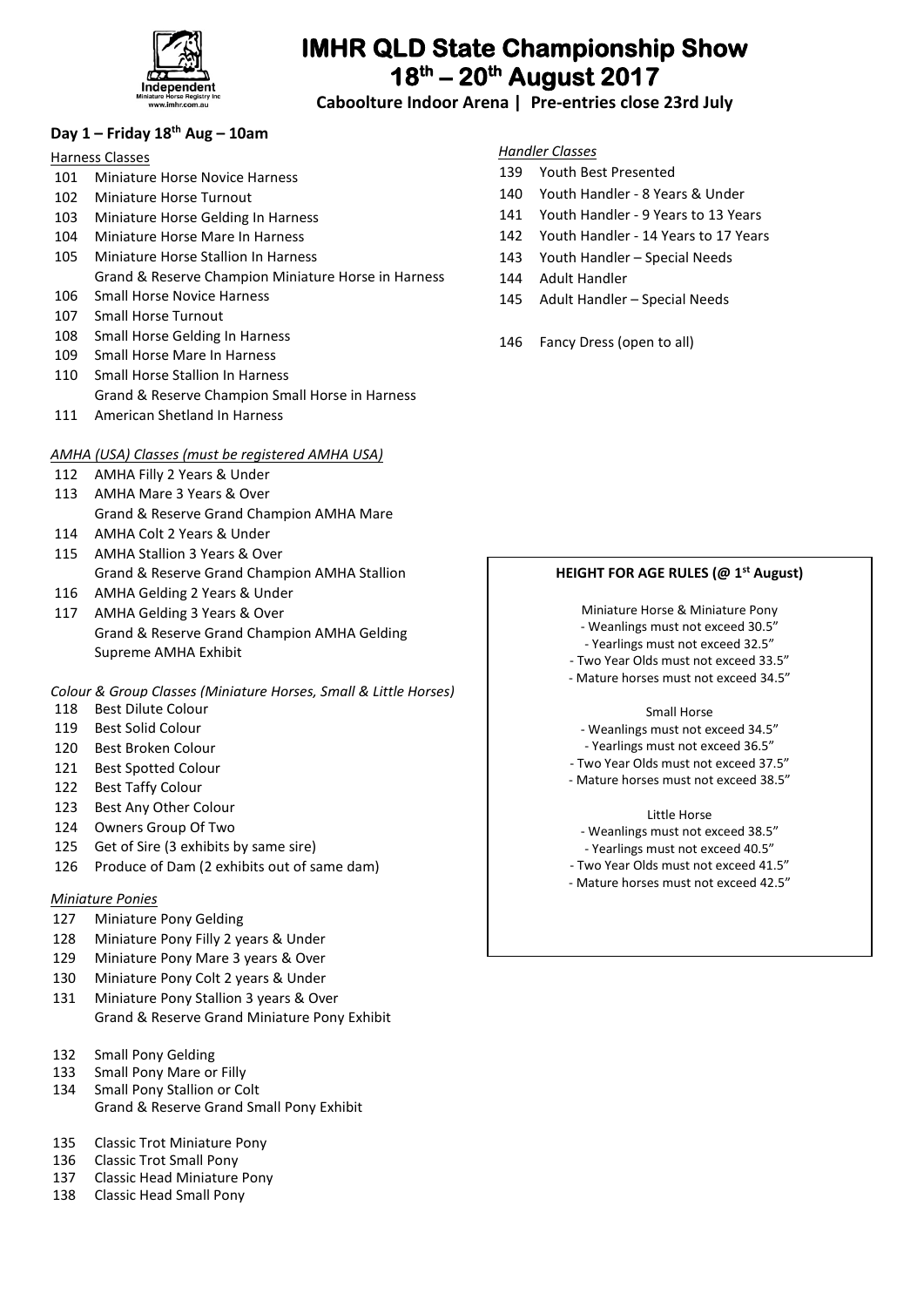

**Caboolture Indoor Arena | Pre-entries close 23rd July**

# **Day 2 – Saturday 19th Aug – 09:00am**

## *Miniature Horse Halter*

- Miniature Gelding Yearling
- Miniature Gelding Two Years Old
- Grand & Reserve Champion Junior Miniature Gelding
- Miniature Gelding Three Years Old
- Miniature Gelding Four Years to Eight Years
- Miniature Gelding Over Eight Years Grand & Reserve Champion Senior Miniature Gelding
- Miniature Filly Yearling 28.5" & under
- Miniature Filly Yearling over 28.5" to 30.5"
- Miniature Filly Yearling over 30.5" to 32.5"
- Miniature Filly Two Year Old 31.5" & under
- Miniature Filly Two Year Old over 31.5" to 33.5" Grand & Reserve Champion Junior Miniature Filly
- Miniature Mare Three Years Old
- Miniature Mare Four Years to Eight Years
- Miniature Mare over Eight Years
- Miniature Broodmare
- Grand & Reserve Champion Senior Miniature Mare
- Miniature Colt Yearling 28.5" & under
- Miniature Colt Yearling over 28.5" to 30.5"
- Miniature Colt Yearling over 30.5" to 32.5"
- Miniature Colt Two Year Old 31.5" & under
- Miniature Colt Two Year Old over 31.5" to 33.5" Grand & Reserve Champion Junior Miniature Colt
- Miniature Stallion Three Years Old
- Miniature Stallion Four Years to Eight Years
- Miniature Stallion Over Eight Years Grand & Reserve Champion Senior Miniature Stallion Supreme Junior Miniature Exhibit Supreme Senior Miniature Exhibit

# *Classic Head classes*

*Open to Miniature Horses, Small Horses & Little Horses)*

- Classic Head Junior Colt
- Classic Head Senior Stallion
- Classic Head Junior Filly
- Classic Head Senior Mare
- Classic Head Junior Gelding
- Classic Head Senior Gelding
- Classic Head American Shetland

#### *Youth & Miniature Horse Performance Events*

- Youth Trail 8 Years & Under
- Youth Trail 9 Years to 13 Years
- Youth Trail 14 Years to 17 Years
- Junior Miniature Horse Trail
- Senior Miniature Horse Trail
- Youth Hunter 8 Years & Under
- Youth Hunter 9 Years to 13 Years
- Youth Hunter 14 Years to 17 Years
- Junior Miniature Horse Hunter
- Senior Miniature Horse Hunter
- Miniature Horse Senior Lungeline
- Miniature Horse Junior Lungeline Grand & Reserve Youth – 8 Years & Under Grand & Reserve Youth – 9 Years to 13 Years Grand & Reserve Youth – 14 to 17 Years Grand & Reserve Junior Miniature Horse Performance Grand & Reserve Senior Miniature Horse Performance
- Miniature Horse Show Jumper
- Miniature Horse Six Bar
- Miniature Horse Fault & Out Grand & Reserve Champion Miniature Horse Show Jumper

# *Classic Trot*

- Miniature Horse Classic Trot
- Small Horse Classic Trot
- Little Horse Classic Trot
- American Shetland Trot

## *Liberty*

- Miniature Horse Liberty
- Small Horse Liberty
- Little Horse Liberty
- American Shetland Liberty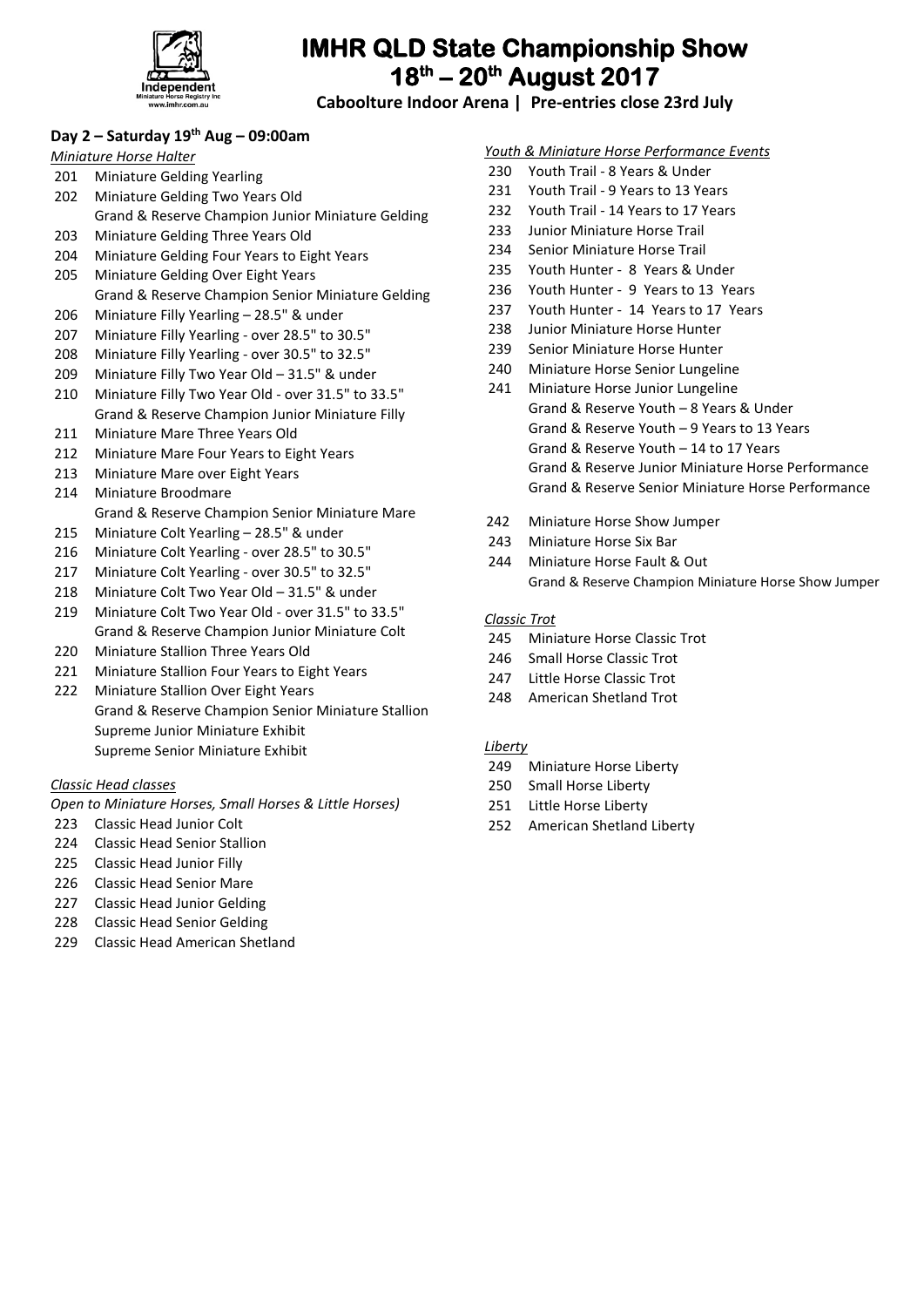

**Caboolture Indoor Arena | Pre-entries close 23rd July**

# **Day 3 – Sunday 20th Aug – 09:00am**

#### *Small Horse Halter*

- Small Horse Gelding Yearling
- Small Horse Gelding Two Years Old
- Grand & Reserve Champion Junior Small Horse Gelding
- Small Horse Gelding Three Years Old
- Small Horse Gelding Four Years to Eight Years
- Small Horse Gelding Over Eight Years
- Grand & Reserve Champion Senior Small Horse Gelding
- Small Horse Filly Yearling over 32.5" to 34.5"
- Small Horse Filly Yearling over 34.5" to 36.5"
- Small Horse Filly Two Year Old 35.5" & under Small Horse Filly Two Year Old - over 35.5" to 37.5"
- Grand & Reserve Champion Junior Small Horse Filly
- Small Horse Mare Three Years Old
- Small Horse Mare Four Years to Eight Years
- Small Horse Mare Over Eight Years
- Small Horse Broodmare Grand & Reserve Champion Senior Small Horse Mare
- Small Horse Colt Yearling over 32.5" to 34.5"
- Small Horse Colt Yearling over 34.5" to 36.5"
- Small Horse Colt Two Year Old 35.5" & under
- Small Horse Colt Two Year Old over 35.5" to 37.5" Grand & Reserve Champion Junior Small Horse Colt
- Small Horse Stallion Three Years Old
- Small Horse Stallion Four Years to Eight Years
- Small Horse Stallion Over Eight Years Grand & Reserve Champion Senior Small Horse Stallion Supreme Junior Small Horse Exhibit Supreme Senior Small Horse Exhibit

# *Little Horse Halter*

- Little Horse Gelding 2 Years & Under
- Little Horse Gelding 3 Years & Over
- Grand & Reserve Champion Little Horse Gelding
- Little Horse Filly Yearling
- Little Horse Filly Two Year Old
- Little Horse Mare Three Year Old
- Little Horse Mare Four Years & Over Grand & Reserve Champion Little Horse Mare
- Little Horse Colt Yearling
- Little Horse Colt Two Year Old
- Little Horse Stallion Three Years Old

Supreme Little Horse Exhibit

 Little Horse Stallion Four Years & Over Grand & Reserve Champion Little Horse Stallion

- *American Shetland Halter*
- American Shetland Gelding 2 Years & Under
- American Shetland Gelding 3 Years & Over Grand & Reserve Champion American Shetland Gelding
- American Shetland Filly Yearling
- American Shetland Filly Two Year Old
- American Shetland Mare Three Year Old
- American Shetland Mare Four Years & Over Grand & Reserve Champion American Shetland Mare
- American Shetland Colt Yearling
- American Shetland Colt Two Year Old
- American Shetland Stallion Three Years Old
- American Shetland Stallion Four Years & Over Grand & Reserve Champion American Shetland Stallion Supreme American Shetland Exhibit

## *Small Horse / Little Horse Performance Events*

- Junior Small Horse Trail
- Senior Small Horse Trail
- Little Horse Trail
- Junior Small Horse Hunter
- Senior Small Horse Hunter
- Little Horse Hunter
- Small Horse Junior Lungeline
- Small Horse Senior Lungeline
- Little Horse Lungeline Grand & Reserve Junior Small Horse Performance Grand & Reserve Senior Small Horse Performance Grand & Reserve Little Horse Performance
- Small Horse Show Jumper
- Little Horse Show Jumper
- Small Horse Six Bar
- Little Horse Six Bar
- Small Horse Fault & Out
- Little Horse Fault & Out Grand & Reserve Small Horse Show Jumper Grand & Reserve Little Horse Show Jumper